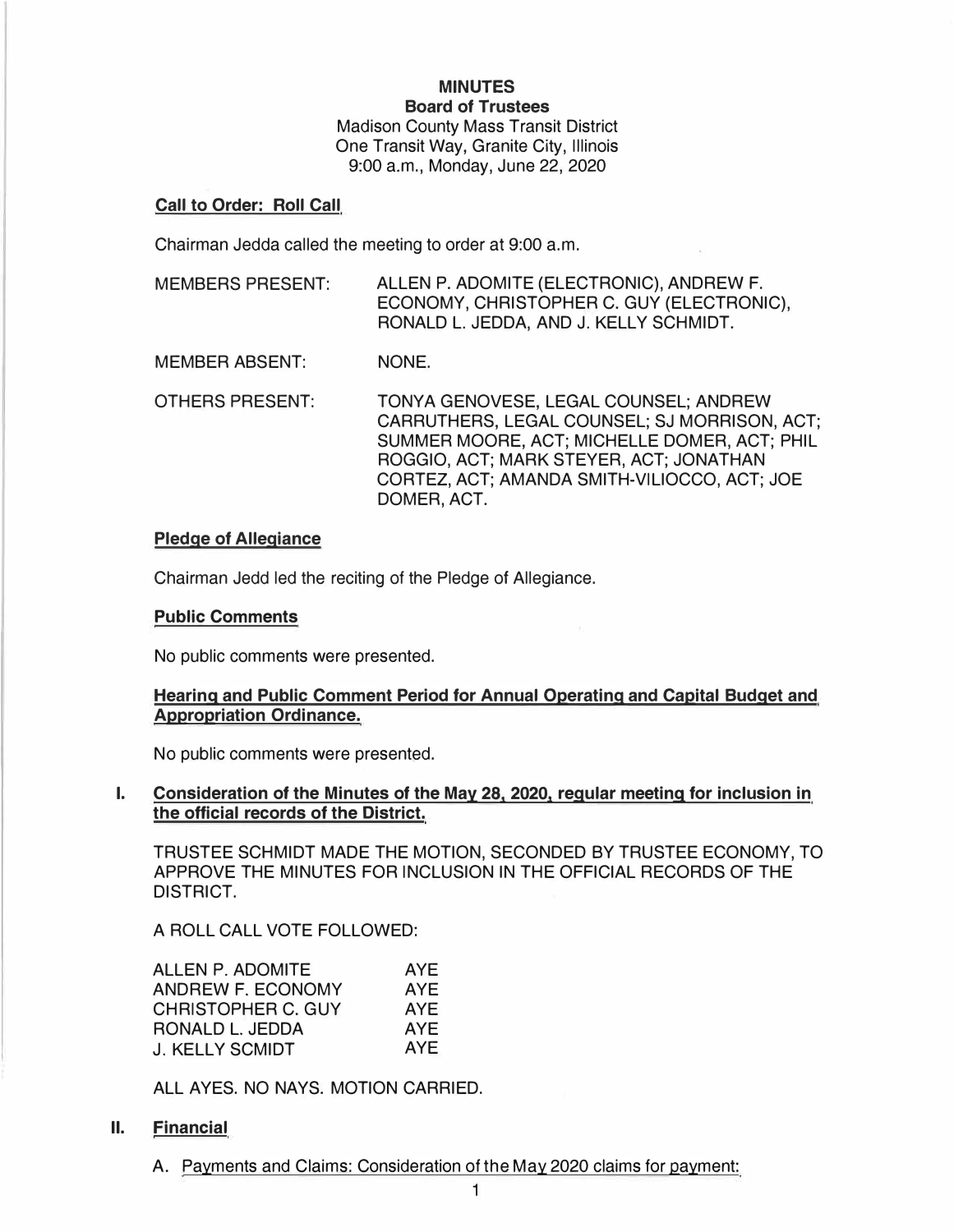Interim Managing Director SJ Morrison presented the payments and claims report.

TRUSTEE SCHMIDT MADE THE MOTION, SECONDED BY TRUSTEE ECONOMY, TO APPROVE THE PAYMENTS AND CLAIMS TO THE CITY OF TROY.

A ROLL CALL VOTE FOLLOWED:

| ALLEN P. ADOMITE        | <b>ABSTAINED</b> |
|-------------------------|------------------|
| ANDREW F. ECONOMY       | AYE              |
| CHRISTOPHER C. GUY      | <b>AYE</b>       |
| RONALD L. JEDDA         | AYE              |
| <b>J. KELLY SCHMIDT</b> | <b>AYF</b>       |

TRUSTEE ADOMITE ABSTAINED. ALL AYES. NO NAYS. MOTION CARRIED.

TRUSTEE SCHMIDT MADE THE MOTION, SECONDED BY TRUSTEE ADOMITE, TO APPROVE THE PAYMENTS AND CLAIMS, EXCLUDING THE PAYMENTS AND CLAIMS TO THE CITY OF TROY.

A ROLL CALL VOTE FOLLOWED:

| ALLEN P. ADOMITE           | AYF        |
|----------------------------|------------|
| ANDREW F. ECONOMY          | AYE        |
| CHRISTOPHER C. GUY         | AYF        |
| RONALD L. JEDDA            | AYE        |
| J. KELLY SCHMIDT<br>$\sim$ | <b>AYE</b> |

ALL AYES. NO NAYS. MOTION CARRIED.

## B. Monthly Financial Report: Reviews of the monthly financial records as of May 31, 2020:

Interim Managing Director SJ Morrison presented the monthly financial report.

TRUSTEE ADOMITE MADE THE MOTION, SECONDED BY TRUSTEE SCHMIDT, TO APPROVE OF THE MONTHLY FINANCIAL REPORT AS OF DATE.

A ROLL CALL VOTE FOLLOWED:

| ALLEN P. ADOMITE          | AYE |
|---------------------------|-----|
| ANDREW F. ECONOMY         | AYE |
| <b>CHRISTOPHER C. GUY</b> | AYF |
| RONALD L. JEDDA           | AYE |
| J. KELLY SCHMIDT          | AYF |

ALL AYES. NO NAYS. MOTION CARRIED.

- C. TRUSTEE ADOMITE MADE THE MOTION, SECONDED BY TRUSTEE ECONOMY, TO APPROVE THE FOLLOWING ORDINANCE:
	- 20-04 ADOPTION OF THE ANNUAL OPERATING AND CAPITAL BUDGET AND APPROPRIATION ORDINANCE OF THE MADISON COUNTY MASS TRANSIT DISTRICT MADISON COUNTY, ILLINOIS FO RTHE FISCAL YEAR BEGINNING JULY 1, 2020, AND ENDING JUNE 30, 2021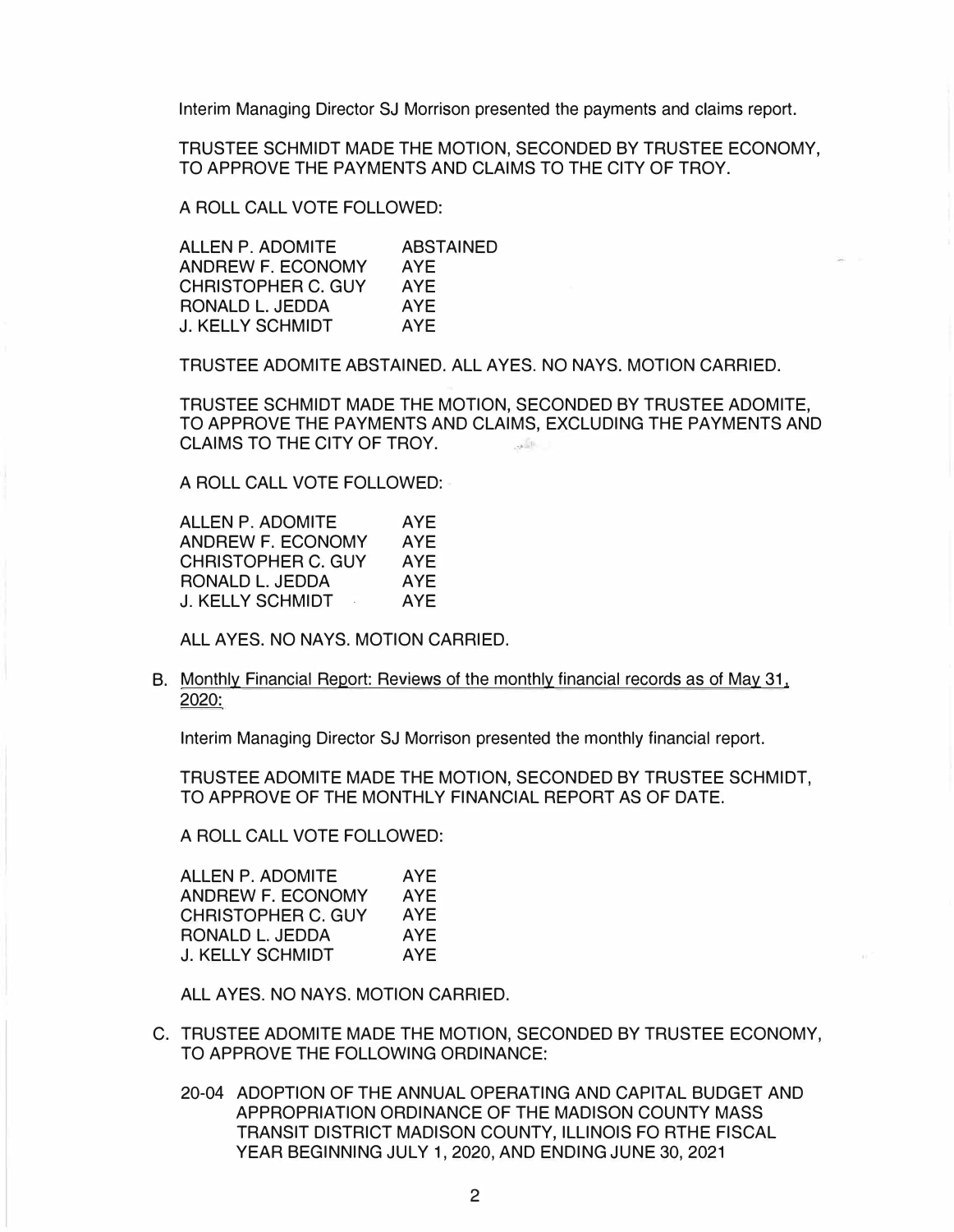A ROLL CALL VOTE FOLLOWED:

ALLEN P. ADOMITE AYE ANDREW F. ECONOMY AYE<br>CHRISTOPHER C. GUY AYE CHRISTOPHER C. GUY RONALD L. JEDDA AYE J. KELLY SCHMIDT AYE

ALL AYES. NO NAYS. MOTION CARRIED.

- D. TRUSTEE ADOMITE MADE THE MOTION, SECONDED BY TRUSTEE ECONOMY, TO APPROVE THE FOLLOWING RESOLUTION:
	- 20-65 AMENDING THE FY 2020 OPERATING BUDGET FOR CARES ACT **REVENUE**

A ROLL CALL VOTE FOLLOWED:

ALLEN P. ADOMITE AYE ANDREW F. ECONOMY AYE<br>CHRISTOPHER C. GUY AYE CHRISTOPHER C. GUY RONALD L. JEDDA AYE J. KELLY SCHMIDT AYE

ALL AYES. NO NAYS. MOTION CARRIED.

E. TRUSTEE ECONOMY MADE THE MOTION, SECONDED BY TRUSTEE SCHMIDT, TO APPROVE THE FOLLOWING RESOLUTION:

20-66 AUTHORIZING THE PURCHASE FROM TYLER TECHNOLOGIES OF ADDITIONAL MUNIS ACCOUNTING SOFTWARE MODULES

A ROLL CALL VOTE FOLLOWED:

ALLEN P. ADOMITE AYE ANDREW F. ECONOMY AYE CHRISTOPHER C. GUY AYE RONALD L. JEDDA AYE J. KELLY SCHMIDT AYE

ALL AYES. NO NAYS. MOTION CARRIED.

### **Ill. Transit Service**

A. Managing Director's Report:

Interim Managing Director SJ Morrison produced the report.

- B. Plans and Budget for Administration Building & Base of Operations Safety & Security Improvements.
- C. TRUSTEE ADOMITE MADE THE MOTION, SECONDED BY TRUSTEE ECONOMY, TO APPROVE OF THE PROPOSAL FOR FIXED-ROUTE SERVICE RESTORATION, BEGINNING WITH THE AUGUST SERVICE CHANGE

A ROLL CALL VOTE FOLLOWED: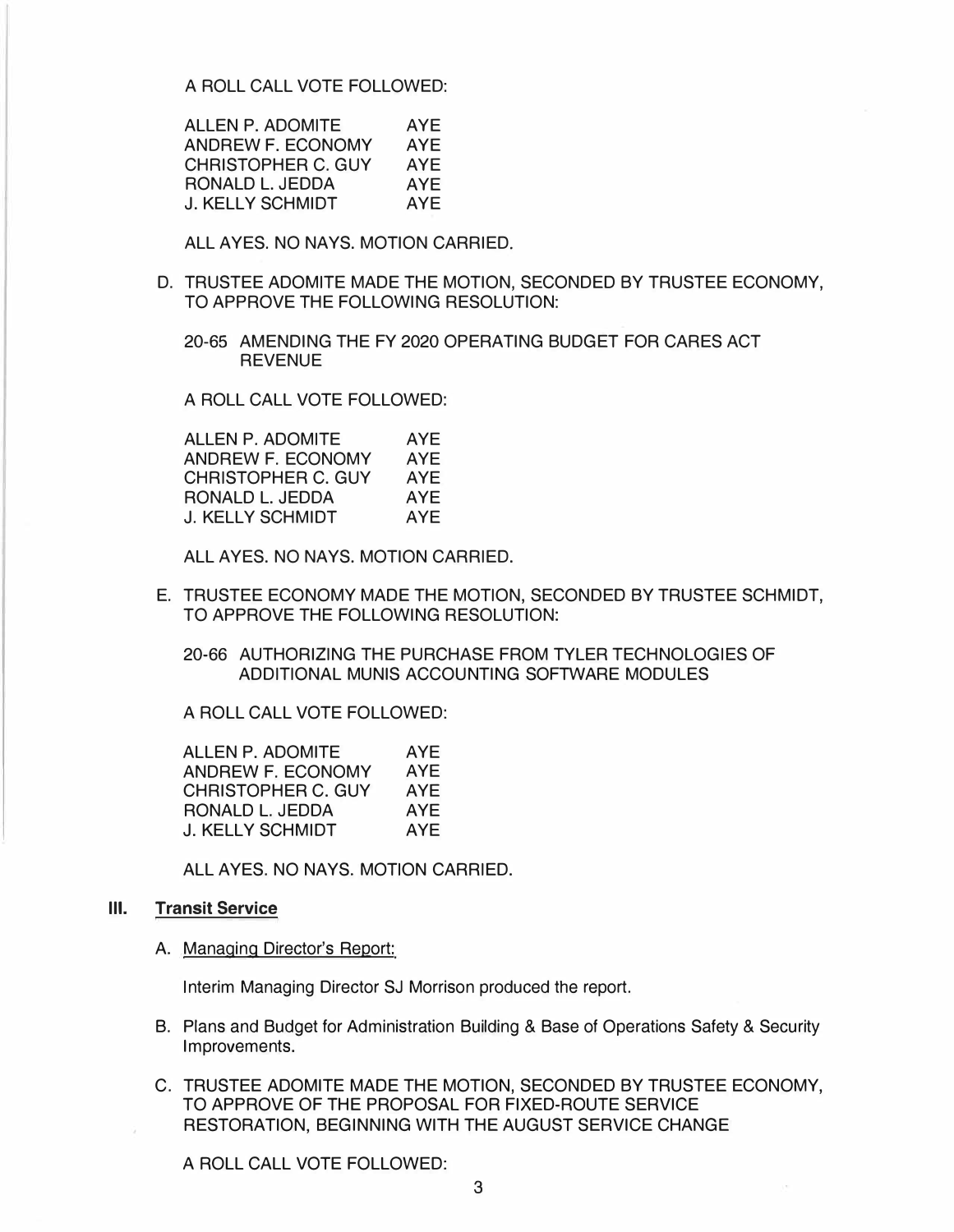ALLEN P. ADOMITE AYE<br>ANDREW F FCONOMY AYE ANDREW F. ECONOMY CHRISTOPHER C. GUY AYE<br>RONALD L. JEDDA AYE RONALD L. JEDDA AYE<br>J. KELLY SCHMIDT AYE **J. KELLY SCHMIDT** 

ALL AYES. NO NAYS. MOTION CARRIED.

- D. TRUSTEE ECONOMY MADE THE MOTION, SECONDED BY TRUSTEE SCHMIDT, TO APPROVE THE FOLLOWING RESOLUTION:
	- 20-67 AUTHORIZING THE FILING OF AN APPLICATION WITH THE METRO EAST PARK & RECREATION DISTRICT FOR PARK AND TRAIL GRANT PROGRAM FUNDS

A ROLL CALL VOTE FOLLOWED:

| ALLEN P. ADOMITE   | <b>ABSTAINED</b> |
|--------------------|------------------|
| ANDREW F. ECONOMY  | <b>AYE</b>       |
| CHRISTOPHER C. GUY | AYE              |
| RONALD L. JEDDA    | AYE              |
| J. KELLY SCHMIDT   | <b>AYE</b>       |

TRUSTEE ADOMITE ABSTAINED. ALL AYES. NO NAYS. MOTION CARRIED.

- E. TRUSTEE SCHMIDT MADE THE MOTION, SECONDED BY TRUSTEE ECONOMY, TO APPROVE THE FOLLOWING RESOLUTION:
	- 20-68 AUTHORIZING THE FILING OF AN APPLICATION WITH THE ILLINOIS DEPARTMENT OF TRANSPORTATION FOR MULTI-MODAL TRANSPORTATION BOND FUNDS FOR DOWNSTATE PUBLIC TRANSPORTATION

A ROLL CALL VOTE FOLLOWED:

ALLEN P. ADOMITE AYE ANDREW F. ECONOMY AYE CHRISTOPHER C. GUY AYE RONALD L. JEDDA AYE J. KELLY SCHMIDT AYE

ALL AYES. NO NAYS. MOTION CARRIED.

#### **IV. Other Business**

A. TRUSTEE ECONOMY MADE THE MOTION, SECONDED BY TRUSTEE SCHMIDT, TO AMEND THE PROPOSED FY 2021 SCHEDULE OF BOARD MEETING DATES START TIME TO 8:30 A.M.

A ROLL CALL VOTE FOLLOWED:

| ALLEN P. ADOMITE   | AYE |
|--------------------|-----|
| ANDREW F. ECONOMY  | AYE |
| CHRISTOPHER C. GUY | AYE |
| RONALD L. JEDDA    | AYE |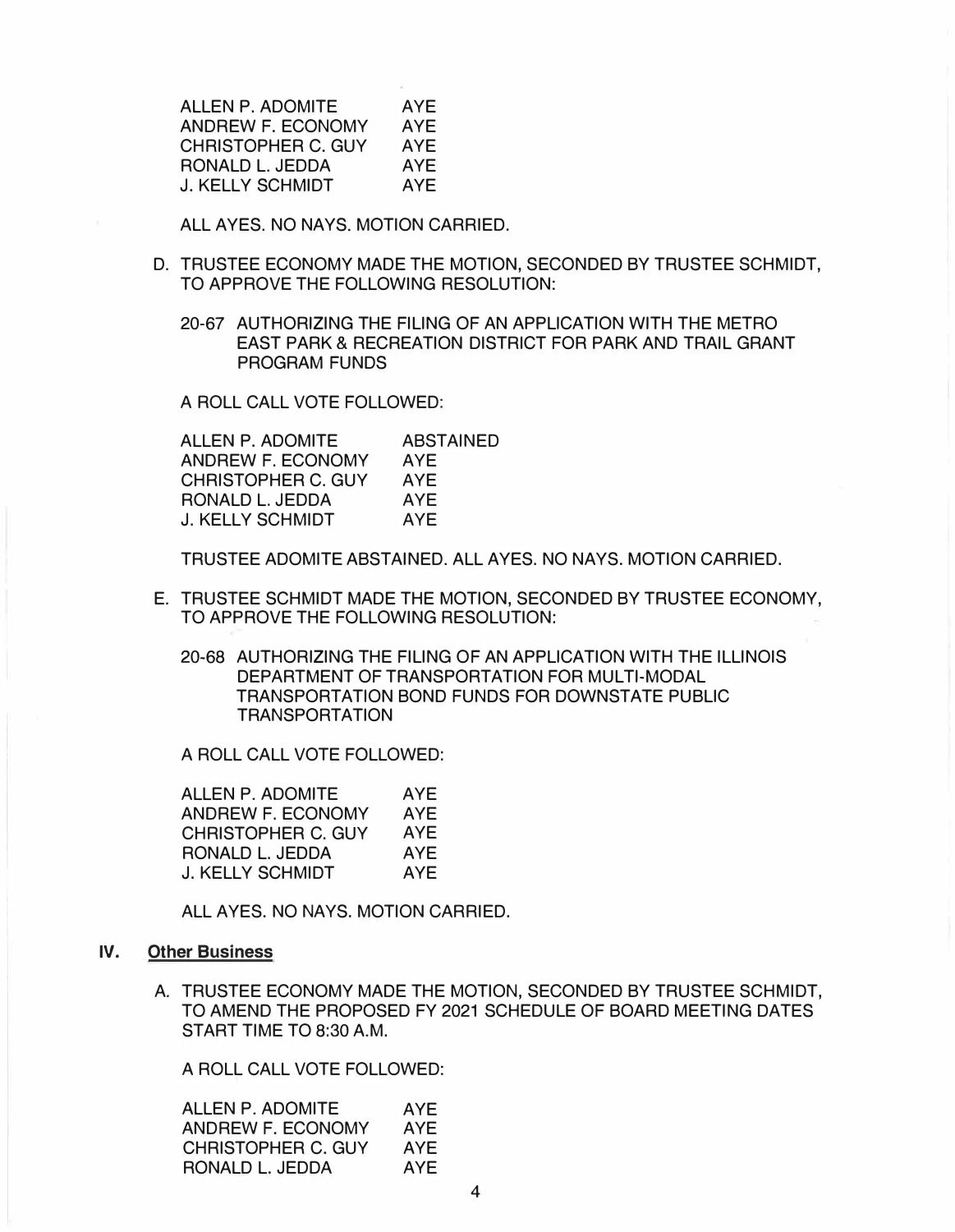J. KELLY SCHMIDT AYE

ALL AYES. NO NAYS. MOTION CARRIED.

TRUSTEE ADOMITE MADE THE MOTION, SECONDED BY TRUSTEE SCHMIDT, TO APPROVE THE PROPOSED FY 2021 SCHEDULE OF BOARD MEETING DATES

A ROLL CALL VOTE FOLLOWED:

ALLEN P. ADOMITE AYE<br>ANDREW F. ECONOMY AYE ANDREW F. ECONOMY AYE<br>CHRISTOPHER C. GUY AYE CHRISTOPHER C. GUY AYE<br>RONALD L. JEDDA AYE RONALD L. JEDDA AYE<br>J. KELLY SCHMIDT AYE **J. KELLY SCHMIDT** 

ALL AYES. NO NAYS. MOTION CARRIED.

# **V. Executive session to discuss the acquisition, and/or sale or lease of property under 5 ILCS 2(c)(5) of the Open Meeting Act.**

TRUSTEE ECONOMY MADE THE MOTION, SECONDED BY TRUSTEE SCHMIDT, TO MOVE INTO EXECUTIVE SESSION TO DISCUSS THE ACQUISITION, AND/OR SALE OF LEASE OF PROPERTY (5ILCS 120/2 ET. SEQ., 2(C)(5) OF THE OPEN MEETINGS ACT.)

A ROLL CALL VOTE FOLLOWED:

| ALLEN P. ADOMITE   | AYE        |
|--------------------|------------|
| ANDREW F. ECONOMY  | AYE        |
| CHRISTOPHER C. GUY | <b>AYE</b> |
| RONALD L. JEDDA    | AYE        |
| J. KELLY SCHMIDT   | AYE        |

ALL AYES. NO NAYS. MOTION CARRIED.

TRUSTEE ADOMITE MADE THE MOTION, SECONDED BY TRUSTEE SCHMIDT, TO RETURN TO REGULAR SESSION.

A ROLL CALL VOTE FOLLOWED:

| ALLEN P. ADOMITE          | AYE |
|---------------------------|-----|
| ANDREW F. ECONOMY         | AYE |
| <b>CHRISTOPHER C. GUY</b> | AYE |
| RONALD L. JEDDA           | AYE |
| J. KELLY SCHMIDT          | AYE |

ALL AYES. NO NAYS. MOTION CARRIED.

# **ADJOURNMENT**

TRUSTEE SCHMIDT MADE THE MOTION, SECONDED BY TRUSTEE ECONOMY TO ADJOURN.

A ROLL CALL VOTE FOLLOWED: